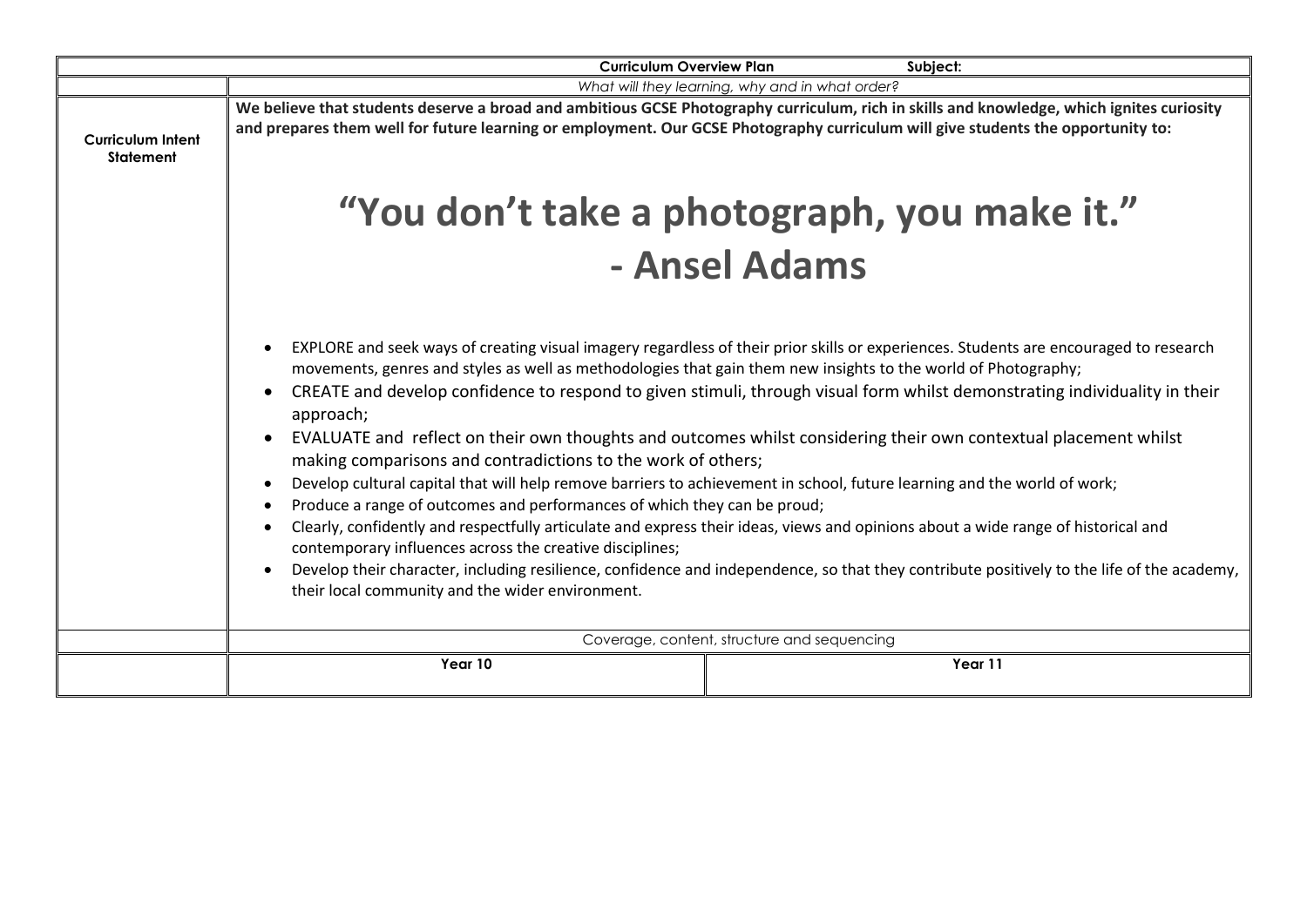| <b>Expert Students</b><br>Key Learning:<br>knowledge<br>and skills including<br>local context<br>Assessment:<br>How will you assess the<br>impact of teaching? | To understand how to use a camera in its different forms.<br>From a mobile phone/tablet, compact, bridge and DSLR<br>camera.<br>To understand the history of the camera and its<br>÷,<br>development and how this has impacted on the<br>emerging growth of this art form.<br>Introduce students to a range of influential photographers<br>and how to respond, analyse and learn from their work.<br>To use different editing processes from digital packages<br>$\sim$<br>such as Photoshop, Pixlr and device apps to printing out<br>photographs and editing them physically.<br>To understand the use of light within photography and the<br>$\sim$<br>use of natural and manmade lights such as the<br>photography studio.<br>To complete a GCSE project responding to the four<br>$\sim$<br>assessment objectives within the Unit 1 aspect.<br>Students should show knowledge, understanding and skills<br>in the development of their personal work informed by<br>first-hand experiences and appropriate secondary<br>sources.<br>Students should be encouraged to progressively develop<br>their own strengths and interests in the subject and,<br>increasingly, follow their own lines of enquiry. Students<br>must develop knowledge and understanding through<br>sustained practical application of skills to realise personal<br>intentions. Students must learn how sources inspire the<br>development of ideas.<br>Unit 1 - Projects completed<br>Reflection: The aim is to discover the best method to<br>1.<br>capture reflection. Students choose a subject to take<br>photos of and capture the reflections found. Methods to<br>improve the photos are then used to make them look<br>more interesting. This project has a strong use of<br>Photoshop as a means to introduce students to the editing<br>software and develop ideas of how to change or edit<br>their images. Physical changes of the print are also<br>targeted to demonstrate multiple ways of altering an<br>image. Students look at other photographers and try to<br>emulate them and take their ideas forward. A clear<br>journey is taken from initial ideas to choosing | To enable students to work independently to make choice of the<br>direction of their projects.<br>To make informed and relevant decisions when selecting<br>techniques and methods to use within their project.<br>To guide students to select their own photographers linked to the<br>direction of their work and the subject they want to focus on.<br>To use advanced skills and techniques when using the camera and<br>use them for a specific reason such as shutter speed, f-stops for<br>depth of field and ISO for digital noise.<br>To make independent choices on the use of light within their<br>photography and understanding the best method to use and why.<br>To become more proficient at using editing methods through digital<br>and physical means linking to the project independently selecting<br>what is best to use when.<br>To complete the exam Unit 2 project responding to the four<br>assessment objectives.<br>Students develop and apply the skills to realise personal intentions<br>relevant to their chosen title(s) and related area(s) of study. Students<br>must demonstrate the ability to: • develop their ideas through<br>investigations informed by selecting and critically analysing sources<br>• apply an understanding of relevant practices in the creative and<br>cultural industries to their work • refine their ideas as work progresses<br>through experimenting with media, materials, techniques and<br>processes • record their ideas, observations, insights and<br>independent judgements, visually and through written annotation,<br>using appropriate specialist vocabulary, as work progresses • use<br>visual language critically as appropriate to their own creative<br>intentions and chosen area(s) of study through effective and safe<br>use of: • media • materials • techniques • processes • technologies<br>• use drawing skills for different needs and purposes, appropriate to<br>context • realise personal intentions through sustained application<br>of the creative process |
|----------------------------------------------------------------------------------------------------------------------------------------------------------------|----------------------------------------------------------------------------------------------------------------------------------------------------------------------------------------------------------------------------------------------------------------------------------------------------------------------------------------------------------------------------------------------------------------------------------------------------------------------------------------------------------------------------------------------------------------------------------------------------------------------------------------------------------------------------------------------------------------------------------------------------------------------------------------------------------------------------------------------------------------------------------------------------------------------------------------------------------------------------------------------------------------------------------------------------------------------------------------------------------------------------------------------------------------------------------------------------------------------------------------------------------------------------------------------------------------------------------------------------------------------------------------------------------------------------------------------------------------------------------------------------------------------------------------------------------------------------------------------------------------------------------------------------------------------------------------------------------------------------------------------------------------------------------------------------------------------------------------------------------------------------------------------------------------------------------------------------------------------------------------------------------------------------------------------------------------------------------------------------------------------------------------------------------------------|----------------------------------------------------------------------------------------------------------------------------------------------------------------------------------------------------------------------------------------------------------------------------------------------------------------------------------------------------------------------------------------------------------------------------------------------------------------------------------------------------------------------------------------------------------------------------------------------------------------------------------------------------------------------------------------------------------------------------------------------------------------------------------------------------------------------------------------------------------------------------------------------------------------------------------------------------------------------------------------------------------------------------------------------------------------------------------------------------------------------------------------------------------------------------------------------------------------------------------------------------------------------------------------------------------------------------------------------------------------------------------------------------------------------------------------------------------------------------------------------------------------------------------------------------------------------------------------------------------------------------------------------------------------------------------------------------------------------------------------------------------------------------------------------------------------------------------------------------------------------------------------------------------------------------------------------------------------------------------------------------------------------------------------------------------------|
|                                                                                                                                                                | photographers and taking well thought-out images that<br>are planned and taken. The images are then altered and<br>developed into a final image that ties up the techniques<br>and ideas used.<br>Portraiture: The purpose is to develop a personal and<br>2.<br>individual response to the theme of portraiture through                                                                                                                                                                                                                                                                                                                                                                                                                                                                                                                                                                                                                                                                                                                                                                                                                                                                                                                                                                                                                                                                                                                                                                                                                                                                                                                                                                                                                                                                                                                                                                                                                                                                                                                                                                                                                                             |                                                                                                                                                                                                                                                                                                                                                                                                                                                                                                                                                                                                                                                                                                                                                                                                                                                                                                                                                                                                                                                                                                                                                                                                                                                                                                                                                                                                                                                                                                                                                                                                                                                                                                                                                                                                                                                                                                                                                                                                                                                                |